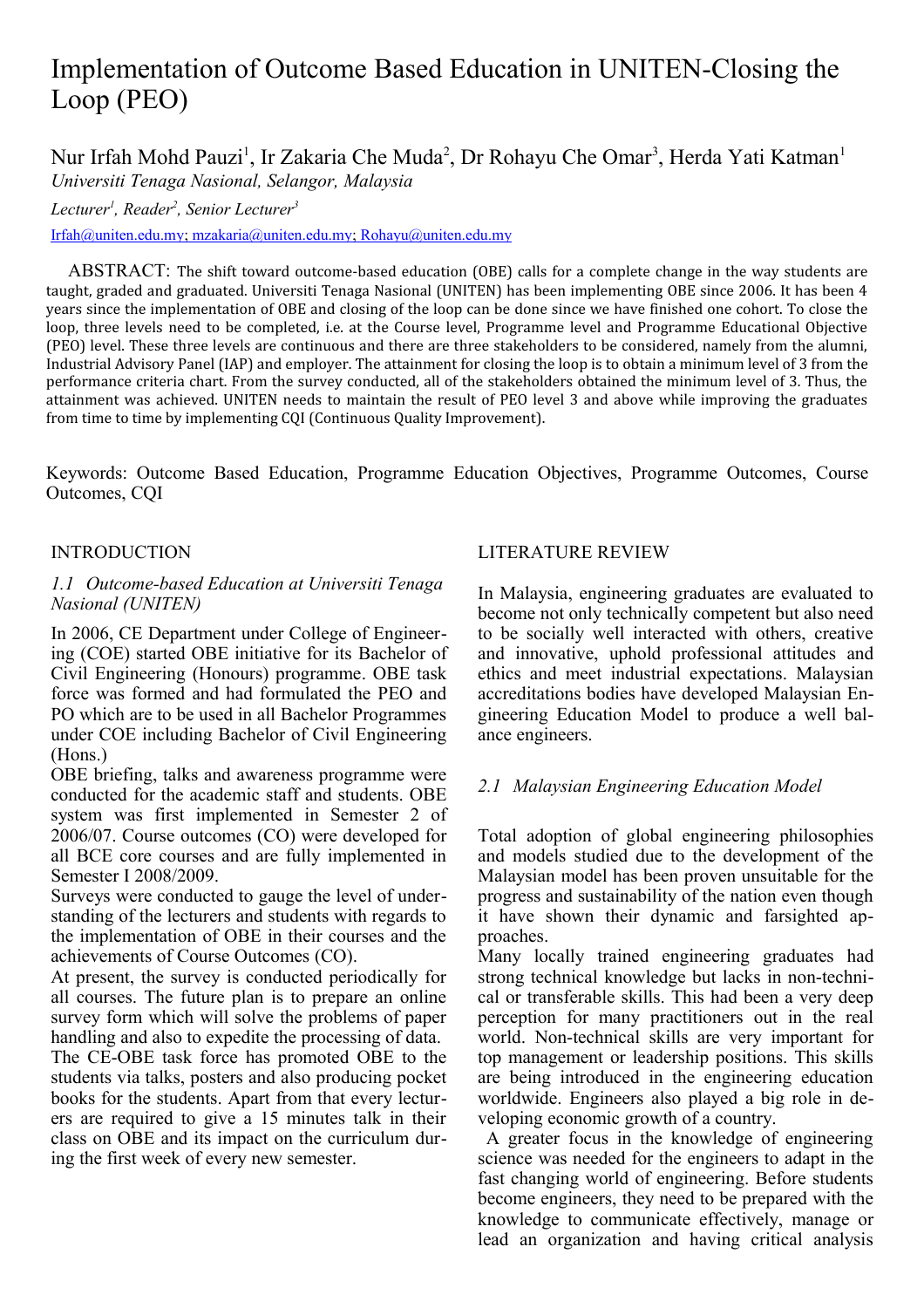skills.(Goonatilake, P.C.L ,1982)(Johari, M , 1999)Engineers must be prepared for rapidly expanding knowledge, globalization and the changing emphasis in scientific fields in the future. (O'Kane, M. ,1999)

The Malaysia Engineering Education Model identifies five criteria which are:

- 1. *Scientific strength***,** which provides engineers who are innovative, able to work in research and development activities, and adaptable in different engineering fields.
- 2. *Professional competencies,* which provide engineers who are able to identify, formulate, and solve engineering problems, responsible professionally, and able to use techniques, skills, and modern engineering tools for engineering practice.
- 3. *Multi-skilled***,** which provides engineer who is able to work in different engineering fields and function in multidisciplinary work/teams
- 4. *Well-respected and potential industry leader***,** which provide engineers who are able to understand the impact of engineering solutions in a global/social context, knowledgeable of contemporary issues, able to communicate effectively and be involved in community or social projects.
- 5. *Morally and ethically sound* which provide engineers who understand ethical and moral responsibility.

In preparing engineering students to satisfy the five criteria mentioned above, there are six highly necessary skills and competencies. It was shown in the table 1 below. Table 1 also provides subjects associated with the six components.

Table 1 *Recommended Skill and Competencies in MEEM* (Malaysian Council of Engineering Deans/Institution of Engineers Malaysia, 2000)

| Skills &<br><b>Competencies</b> | <b>Characteristics</b>                                                                                                                                                                                                            | <b>Typical Subjects</b><br>(Civil)<br>Technical Communications.<br>Malaysian Studies, Engineers in<br>Society                                                                                               |  |  |  |  |  |
|---------------------------------|-----------------------------------------------------------------------------------------------------------------------------------------------------------------------------------------------------------------------------------|-------------------------------------------------------------------------------------------------------------------------------------------------------------------------------------------------------------|--|--|--|--|--|
| Global &<br>Strategic           | These skills enable students to adapt easily within<br>the borderless world that is experiencing rapid<br>expanding knowledge.                                                                                                    |                                                                                                                                                                                                             |  |  |  |  |  |
| Industrial                      | Skills that go beyond the scientific and<br>professional and which are necessary in the<br>advanced phase of the graduate's career.                                                                                               | Environment.<br>Engineers in Society,                                                                                                                                                                       |  |  |  |  |  |
| Humanistic                      | These skills help create a balanced engineer<br>with high ethical and moral standards.                                                                                                                                            | Islamic Studies.<br>Moral Education                                                                                                                                                                         |  |  |  |  |  |
| Practical                       | These enable students to be directly<br>involved with hands-on activities or real-life<br>situations, thus providing the basis for<br>integrating the intra and inter engineering<br>and non-engineering knowledge                | Final Year Project, Industrial<br>Project. Practical Training.<br><b>Integrated Civil Engineering</b><br>Design Project                                                                                     |  |  |  |  |  |
| Professional                    | Such skills cover technical competency<br>aspects required to perform specific<br>engineering tasks.                                                                                                                              | Professional Subjects in Civil<br>Engineering e.g. Foundation<br>Engineering, Water & Wastewater<br>Engineering, Highway and<br>Transportation Engineering.<br>Reinforced Concrete Structures.<br>Surveying |  |  |  |  |  |
| <b>Scientific</b>               | They enable students to have a firm<br>foundation in engineering science, thus<br>enabling them to realign themselves with<br>the changes in emphasis in the scientific<br>field and to develop an interest in R&D and<br>design. | Engineering Sciences e.g.<br>Engineering Mathematics,<br>Engineering Materials, Fluid<br>Mechanics, Engineering Statistics,<br>Engineering Mechanics,<br>Programming                                        |  |  |  |  |  |

It is recommended that this model were incorporated with tutorials to ensure greater understanding of the

subject matter, especially when dealing with the scientific component. Without neglecting the average students to cater the loading from the engineering studies, it is also recommended to conduct the study within 4 years programme.

## *2.2 Paradigm shift in the curriculum development*

Nowadays, there is another crossroads to be go through by Malaysian engineering institutions. They need to implement "outcome-based" learning in their curriculum development as encouraged by the cultural change in many institutions globally. However, the engineering field has its own champion i.e. the Engineering Accreditation Council (EAC) under the purview of the Board of Engineers, Malaysia. EAC is steering its way towards outcome-based education (OBE).

There is 11 generic attributes introduced by EAC for engineering graduates in 1999 towards OBE. However these attributes still was not clear and helpful in demonstrating the effectiveness of the learning process as desired by the OBE approach. During the accreditation only these attributes were discussed. Its rationale were not fully understood and practiced by the engineering education providers. Many problems were related such as staff-student ratio, number of graduation credits and duration of programmes. The only objective of curriculum is satisfying the minimum credits of completion.

Thus, EAC has to demonstrate that engineering schools in Malaysia are embracing OBE by revising its manual to clearly explain the OBE approach. As explained by Willis & Kissane (1997), an education program is outcome-based if it describes student outcomes "quite explicitly in terms of the actual learning students should exhibit as a result of planned learning experiences in school and developing accountability mechanisms which directly reflect student performance on those outcomes".

Also by Enslin and Pendlebury (1998), remind us that an outcomes-based education is officially regarded as a key to improving quality at all levels of education and training: it ''has been heralded in various national and provincial policy documents as the key to curriculum transformation''. This need to be understand first by the stakeholders in OBE. By then, the paradigm shift is not a problem.

## *2.3 CO Attainment Analysis*

At the course level, the main method employed to analyze achievement of Course Outcomes (CO) is through the CO attainment analysis method which is a measurement tool to evaluate CO attainment dir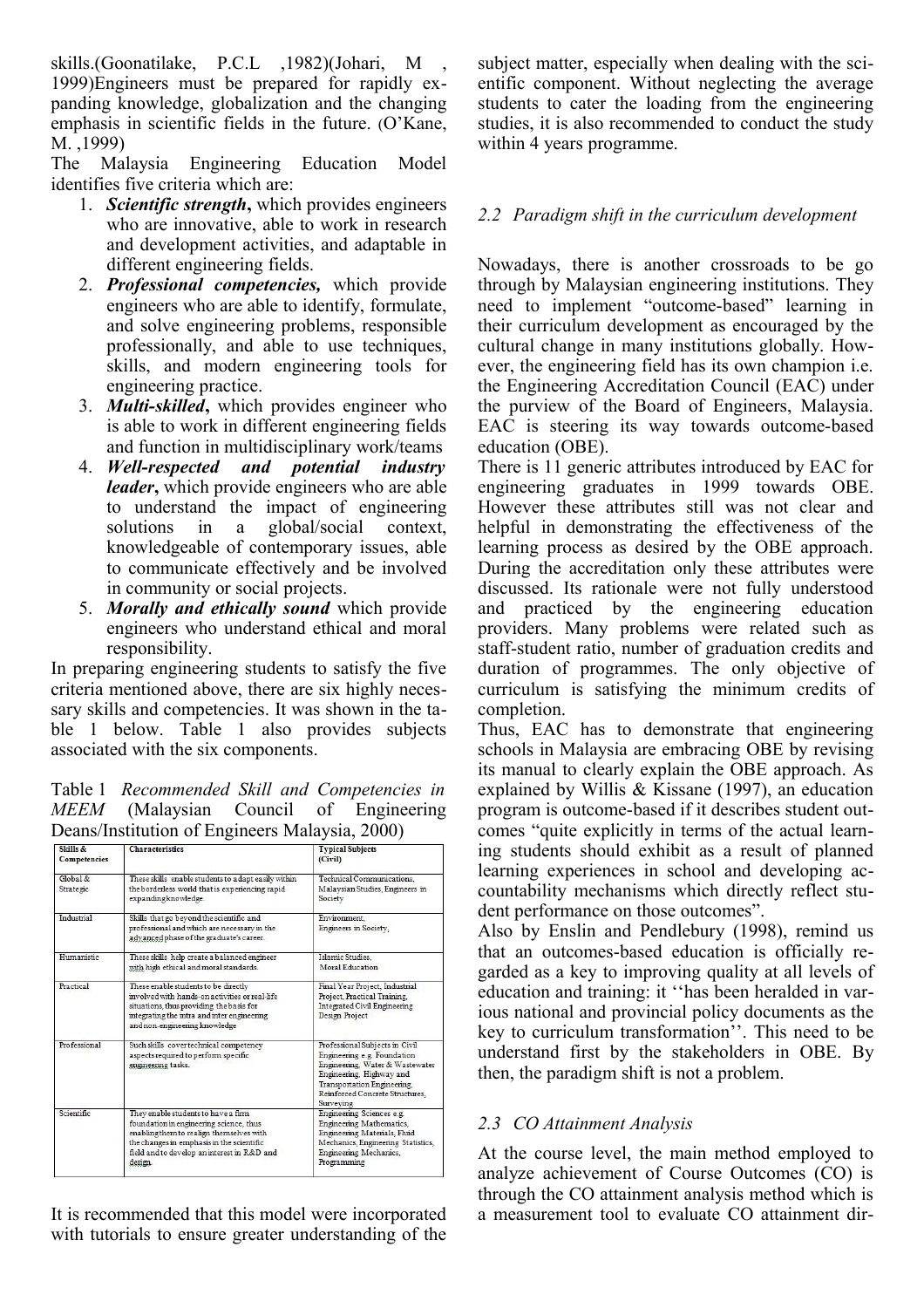ectly from students' final examination and continuous assessment marks.

The CO Attainment System was implemented for the first time in Semester 2, 2008/2009 for the BCE programme. It is done by compiling final exam and continuous assessment marks for all student in all sections at the end of each semester.



Figure 1 Course level CQI loop to evaluate Course Outcomes (CO) Attainment.

After individual CO attainment and PO attainment for associated POs addressed by the course is obtained, the CO attainment analysis is done by using the computerized CO attainment system (based on MS Excel) which was developed by the Department of Civil Engineering of COE.

This analysis will determine whether there is a need for improvement of the CO attainment process for the next semester. CO attainment analysis report inclusive of action plans for the next semester will be sent to Head of Department (HOD) for verification and placed in Course File.

#### *2.4 PO Attainment Analysis*

The programme level PO attainment process includes the inner course level attainment loop mentioned above. The newly implemented *CO Attainment System* will automatically calculate the PO attainment for associated POs addressed by the course at the end of each semester. This course level PO attainment is calculated based on a set criteria target. If the target is met, then the PO is achieved and is indicated by a 'Yes'. Information on PO attainment (i.e. 'Yes' or 'No') from all core courses will then be tabulated for the BCE programme and the achievement of PO at the programme level for that particular semester is calculated based on the formula:

Attainment of PO (%) at programme level  $=$   $\frac{N_{\text{O}}}{N_{\text{O}}}$  of YES (i.e. PO is attained by the subject)

If the percentage of PO attainment at programme level is 75% or more, the PO is considered achieved.

Results from the BCE programme PO attainment will then be discussed during the annual Programme Review to devise action plans for improvement which will be implemented in the next semester.



Figure 2 Programme level CQI loop to evaluate Programme Outcome (PO) Attainment.

#### *2.5 Improved PEO attainment process*

The improved programme level PEO attainment process now includes the improved inner programme level PO attainment loop, inner course level CO attainment loop and stakeholder feedback from Industry, Alumni and Staff. Its process flow is same like PO attainment analysis.



Figure 3 Programme level CQI loop to evaluate Programme Educational Objectives (PEO) Attainment.

#### 3 METHODOLOGY

#### *1.2 Background*

Continuous Quality Improvement (CQI) loop consists of three level which is course level, programme level and PEO level. These three levels are arranged accordingly.

At first, course level need to be completed. At this level, the analysis was done by teaching, learning and assessment by the lecturers to their students. The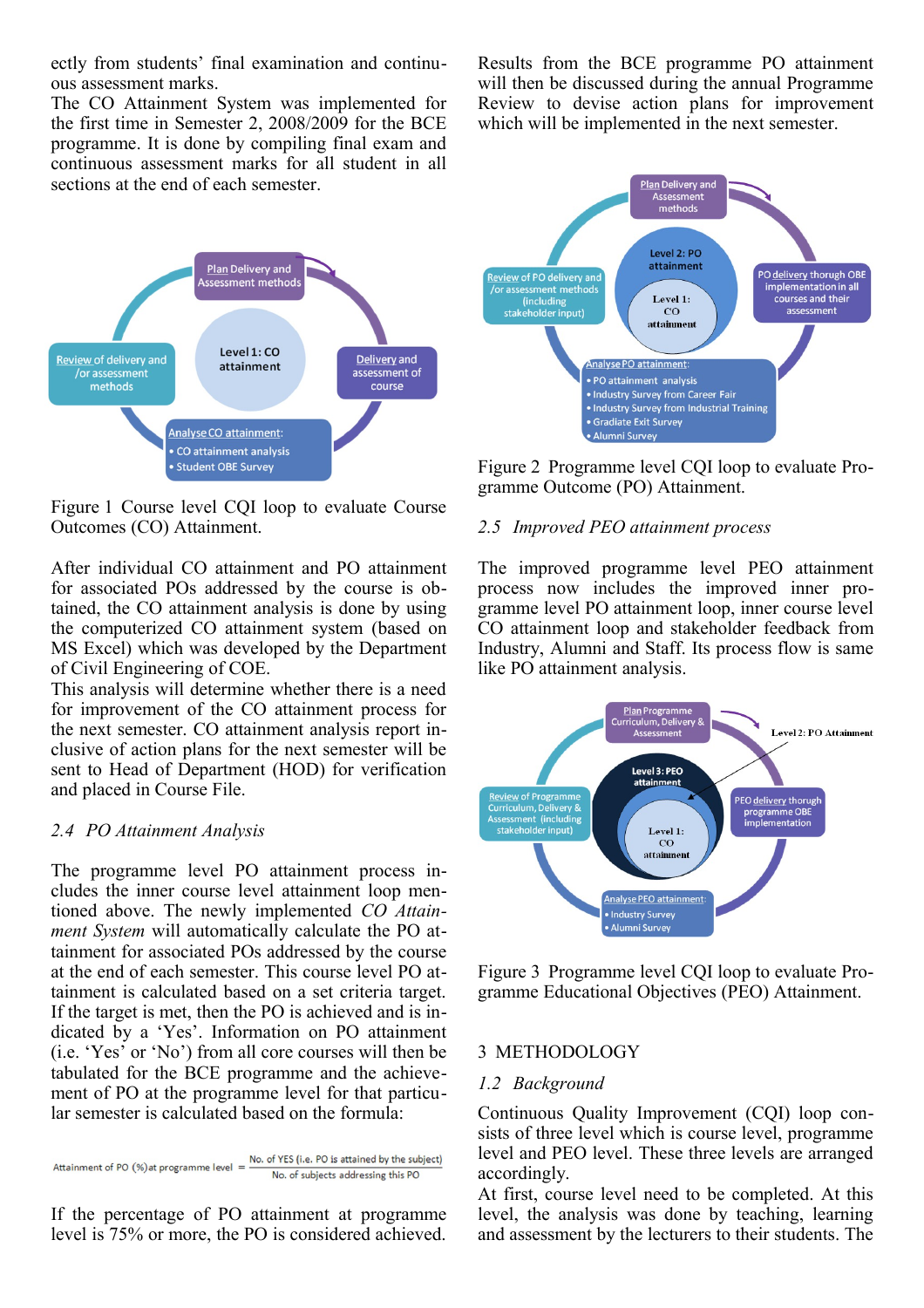students were required to do the OBE survey. From this OBE survey, the cognitive and bloom analysis will be done to provide the distribution of weighting of course outcome for every subject that has been taught from the department whether it meet the course objective for the particular subject or not.

After finishing the CQI loop for the course level, then only can the CQI loop for programme level can be initiated. In this level, surveys were done to the alumni, employer and the Industrial Advisory Panel (IAP) to obtain their feedback.



Figure 4: Overview of the CQI Loops at Course, Programme and Programme Educational Objectives Level

Lastly is the PEO analysis, there will be 3 input and feedback which is same like in the programme level, to be analyzed for closing the loop. The only differences are this level was done after 5 years the students had graduated from UNITEN.

#### *1.3 Input from Alumni UNITEN*

Alumni survey has been carried out by Civil Engineering Department to analyze Programme Outcome and Programme Educations Objectives of the Civil Engineering graduates after 5 years of graduations. Alumni surveys were filled by Alumni which as one of the stakeholders and graduated more than 5 years. The purposes of the survey are to update their current working status and to rate their selves' qualities in order to evaluate POs and PEOs of Civil Engineering course.

The Alumni inputs are needed in terms of the PO 1 - PO 10 and PEO 1 - PEO 4. Each data is collected and analyzed in 3 parts.

i. Part A: Employability

ii. Part B: PO attainment result

#### iii. Part C: PEO attainment result

The results are based on the performance criteria shown in figure 5 below.



#### *1.4 Input from employer*

Employer survey has been carried out by Civil Engineering Department to analyze the Programme Educations Objectives of the Civil Engineering graduates after 5 years of graduations. The employer as one of the stakeholders has filled in the Employer Survey form to rate the importance of the PEO of Civil Engineers graduates who worked with them. The employer input is needed in terms of the PEO

1, PEO 2, PEO 3 and PEO 4. A rating from 0 until 5 is used to rate the students.  $0 =$  not relevant,  $1 =$  not important,  $2 =$  somewhat important,  $3 =$  important,  $4 = \text{very important}, 5 = \text{extremely important}.$  An analysis of bar graph for each PEO is made and conclusion can be made about Civil Engineering PEO.

#### *1.5 Input from Industrial Advisory Panel (IAP)*

Industrial Advisory Panel (IAP) survey has been carried out by Civil Engineering Department to analyze relevancy of Programme Outcome and Programme Educations Objectives of Civil Engineering. Industrial Advisory Panel as one of the stakeholders have filled the IAP Survey form to rate the relevancy of the PEO and PO of Civil Engineering. IAP indicated how important the statements that describe the features which should be achieved by our graduates after few years of graduation and upon graduation.

The survey will be done by separate it to two-part survey – PEO & PO importance/relevancy. Opportunity for "open suggestion" and general feedback is also given. Sample of survey are shown in Appendix 1a and 1b. The data is collated and analyzed.

#### RESULT AND DISCUSSION

#### *1.6 Analysis of surveys from Alumni UNITEN*

First part of the survey is regarding personal information including the details of their employment. From the survey, we can see that 86% of the Alumni found their first employment less than 3 months after graduation and 14% in between 3 to 6 months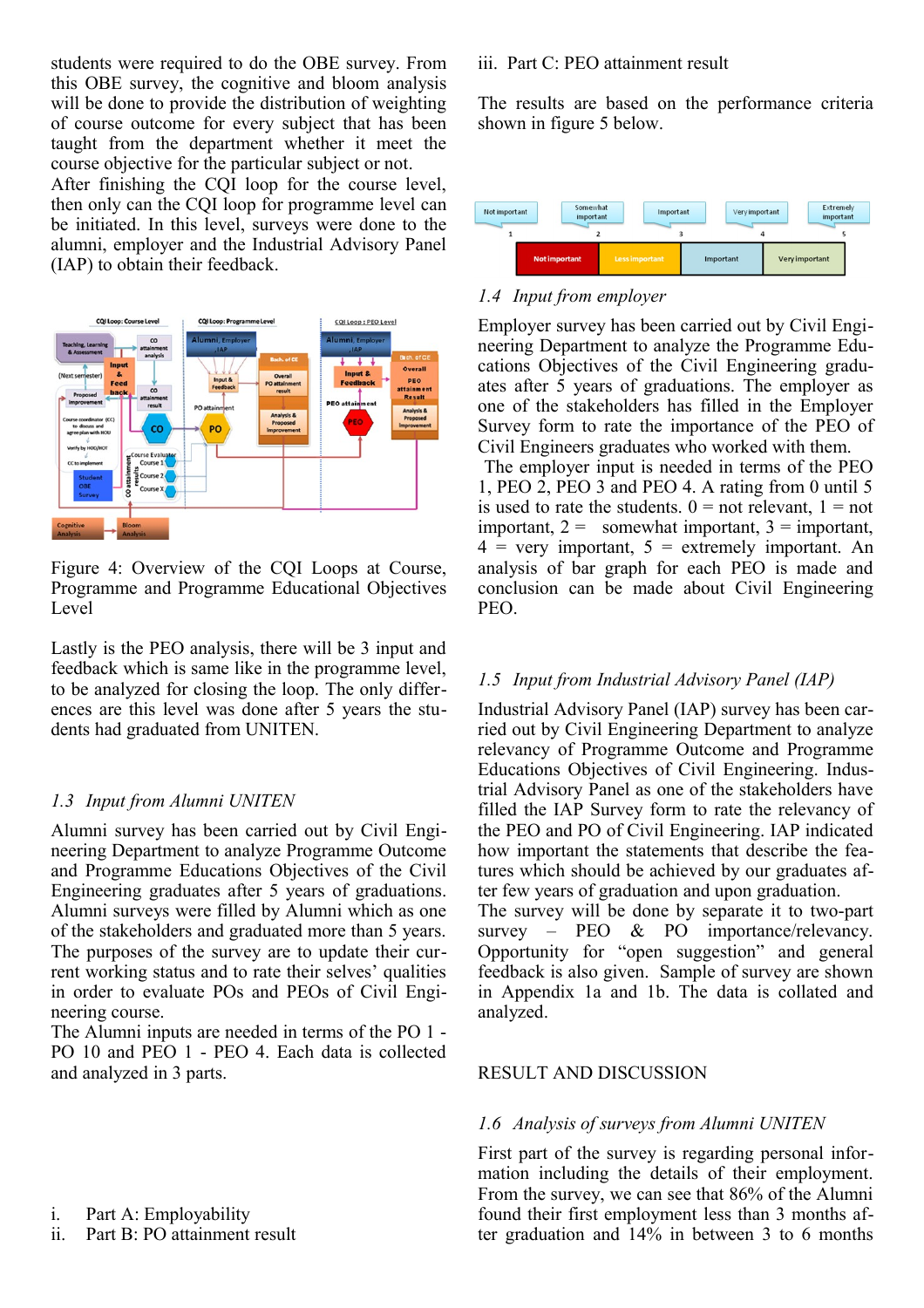(Figure 3). 86% of Alumni worked with less than 3 companies before the present company and 14% served more than 3 companies before the current company (Figure 4). 100% of the Alumni have been working in the current company for 2-5 years (Figure 5).

Another survey was conducted by Student Affairs Centre during convocation day,  $19<sup>th</sup> -22<sup>nd</sup>$  August 2008 and  $11<sup>th</sup> - 14<sup>th</sup>$  August 2009. From the survey done by Student Affairs Centre in 2008, we can see that the employability of Civil Engineering Department is 85%. Total respondents were 97%. In 2009, total respondents were 75% and employability rate was 85%. Refer to reference section. According to Table 8 of the presentation (Appendix 5), Employment Status of First Degree Graduates of 2008 for Civil Engineering in Malaysia is 69.9%.

By referring to survey done by Student Affairs Centre during convocation on  $19<sup>th</sup>$  -22<sup>nd</sup> August 2008, it shows that employability for Civil Engineering Department in UNITEN considered having a higher employability rate which is 85% compared to employability rate for Civil Engineering First Degree Graduates in Malaysia for 2008 which is 69.9%.

## *1.7 Analysis of surveys from employer*

There are 20 correspondents to this employer survey. The details of the employer's background that hired UNITEN alumni are as follows: 5% education sector, 10% non-engineering sector, 20% government bodies, 65% from engineering related sector.

From that, Figure 6 will summarize the result of the employer survey. It can be conclude that the 25% employer decide the PEO 1 until PEO 4 as very important and 75% of employer decide the PEO 1 until PEO 4 as extremely important.



Table 2 : PEO Score (Ranking)

| 4.35<br>Able to acquire knowledge<br>1<br>1a<br>apply and<br>Able<br>to<br>solve<br>$\overline{2}$<br>1 <sub>b</sub><br>4.3<br>problems<br>3<br>4.25<br>Able to use statistical methods<br>1c<br>depth<br>Posses<br>technical<br>in<br>4.25<br>4<br>2a<br>knowledge<br>5<br>4.2<br>2 <sub>b</sub><br>Able to apply and acquire<br>technical knowledge<br>6<br>4.2<br>Ability to identify and appreciate<br>3a<br>eng problems |
|-------------------------------------------------------------------------------------------------------------------------------------------------------------------------------------------------------------------------------------------------------------------------------------------------------------------------------------------------------------------------------------------------------------------------------|
|                                                                                                                                                                                                                                                                                                                                                                                                                               |
|                                                                                                                                                                                                                                                                                                                                                                                                                               |
|                                                                                                                                                                                                                                                                                                                                                                                                                               |
|                                                                                                                                                                                                                                                                                                                                                                                                                               |
|                                                                                                                                                                                                                                                                                                                                                                                                                               |
|                                                                                                                                                                                                                                                                                                                                                                                                                               |
|                                                                                                                                                                                                                                                                                                                                                                                                                               |
| 3 <sub>b</sub><br>Able to formulate plans<br>7<br>4.75                                                                                                                                                                                                                                                                                                                                                                        |
| 4.75<br>8<br>3c<br>Able<br>obtain appropriate<br>to<br>solutions                                                                                                                                                                                                                                                                                                                                                              |
| Ability to undertake<br>design                                                                                                                                                                                                                                                                                                                                                                                                |
| 5<br>9<br>4a<br>project                                                                                                                                                                                                                                                                                                                                                                                                       |
| 4.2<br>10<br>4b<br>Ability evaluate performance<br>Ability to carry out capstone                                                                                                                                                                                                                                                                                                                                              |
| 11<br>4.25<br>4c<br>design                                                                                                                                                                                                                                                                                                                                                                                                    |
| 12<br>4.25<br>Ability to recognize and explain<br>5a                                                                                                                                                                                                                                                                                                                                                                          |
| the importance of practicing<br>ethical behaviour                                                                                                                                                                                                                                                                                                                                                                             |
| 5 <sub>b</sub><br>13<br>4.2<br>Ability to recognize and explain                                                                                                                                                                                                                                                                                                                                                               |
| the importance of abiding code                                                                                                                                                                                                                                                                                                                                                                                                |
| of practice                                                                                                                                                                                                                                                                                                                                                                                                                   |
| to conduct good<br>Able<br>oral                                                                                                                                                                                                                                                                                                                                                                                               |
| 14<br>4.3<br>6a<br>presentation                                                                                                                                                                                                                                                                                                                                                                                               |
| 4.25<br>6b<br>15<br>Able to produce report                                                                                                                                                                                                                                                                                                                                                                                    |
| 4.3<br>Able to produce drawings<br>16<br>6c                                                                                                                                                                                                                                                                                                                                                                                   |
| Able to function well in team<br>4.15<br>7a<br>17                                                                                                                                                                                                                                                                                                                                                                             |
| 4.15<br>7b<br>18<br>Has capability to lead a tem<br>Ability to explain impact of eng                                                                                                                                                                                                                                                                                                                                          |
| 19<br>4.35<br>8a<br>to society                                                                                                                                                                                                                                                                                                                                                                                                |
| 20<br>4.35<br>8b<br>Ability to explain environmental                                                                                                                                                                                                                                                                                                                                                                          |
| responsibilities                                                                                                                                                                                                                                                                                                                                                                                                              |
| 21<br>4.0<br>9a<br>Ability to acquire related media<br>to update current issues                                                                                                                                                                                                                                                                                                                                               |
| Able to seek information<br>22<br>4.0<br>9b                                                                                                                                                                                                                                                                                                                                                                                   |
| Able to self learn<br>4.05<br>23<br>9c<br>Able to use engineering tools for                                                                                                                                                                                                                                                                                                                                                   |
| 24<br>4.0<br>10a<br>design                                                                                                                                                                                                                                                                                                                                                                                                    |
| Posses in depth knowledge and<br>skills<br>25<br>4.15<br>10 <sub>b</sub>                                                                                                                                                                                                                                                                                                                                                      |
| 4.2<br>Ability to use ICT effectively<br>26<br>10c                                                                                                                                                                                                                                                                                                                                                                            |
| 27<br>10d<br>4.25<br>Able to interpret data                                                                                                                                                                                                                                                                                                                                                                                   |
| 28<br>10e<br>Able to manage project<br>4.25                                                                                                                                                                                                                                                                                                                                                                                   |
| 29<br>4.2<br>10f<br>Able to practice OSHA                                                                                                                                                                                                                                                                                                                                                                                     |

Based on the result, the score is above 3.00 which is achieved the target. None of the result shows Not Important or Not Relevant.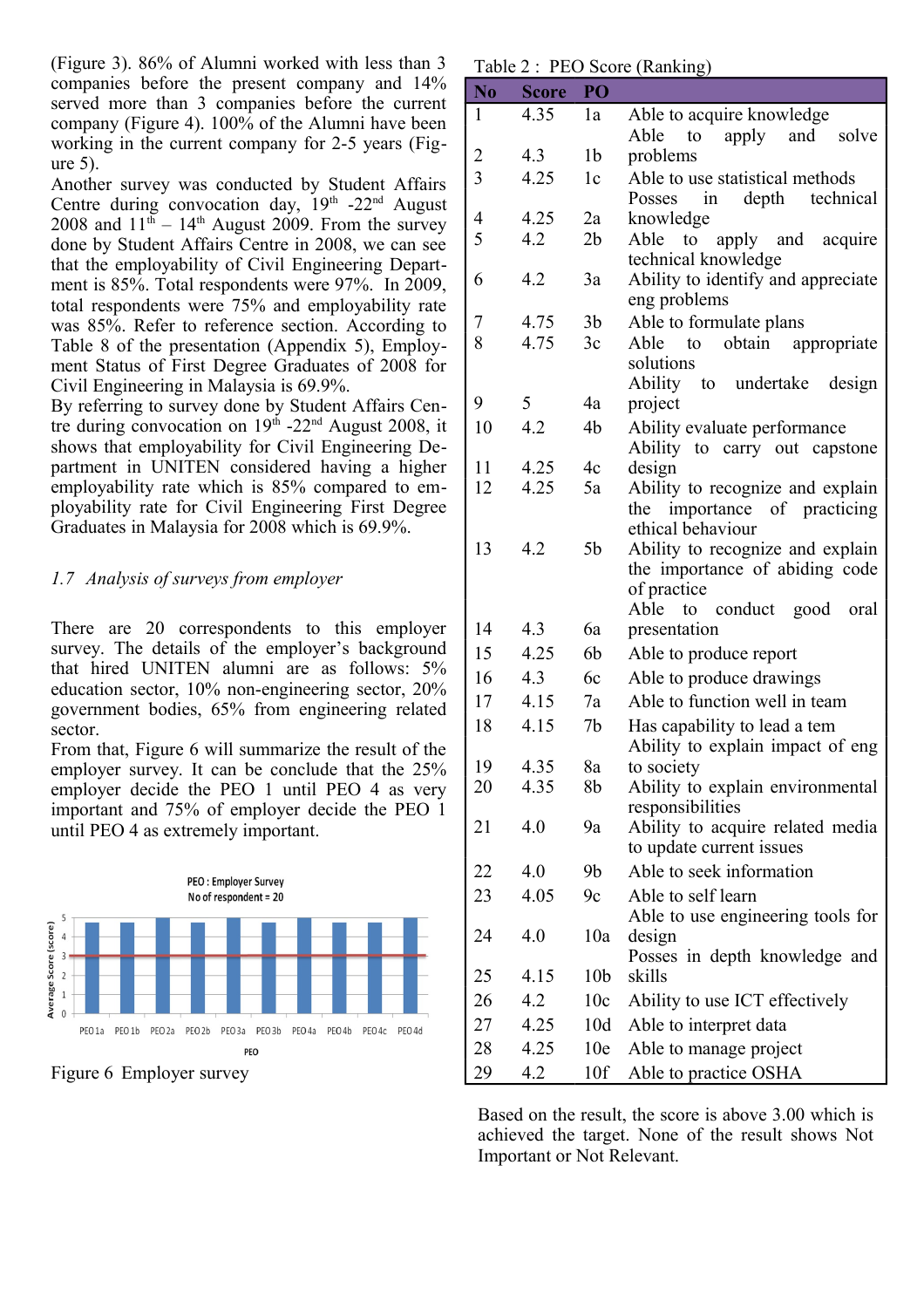## *1.8 Analysis of surveys from IAP*

The overall scores are shown in Table 3. Figure 7 shows the results in form of chart. All PEO meet attainment criteria which is 3.0. The highest score are PEO 1 followed by PEO 4, PEO 2 and PEO 3. Rating of relevancy in terms of percentage for every PEO is shown in Figure 7.

Table 3: Summary of PEO feedback score and average result

|                               | <b>PEO</b> (Relevancy)                                        |       |                    |            |                    |                   |            |       |       |       |
|-------------------------------|---------------------------------------------------------------|-------|--------------------|------------|--------------------|-------------------|------------|-------|-------|-------|
| Respondent.                   | PEO1A                                                         | PEO1B | <f<br>PEO2,</f<br> | m<br>PEOZI | <f<br>PEOS,</f<br> | m<br><b>PEOSI</b> | PEO4A      | PEO4B | PEOAC | PEO4D |
| 1                             | 5                                                             | 4     | 3                  | 4          | 3                  | 3                 | 4          | 3     | 3     | 4     |
|                               | Δ                                                             | Δ     | Δ                  | 4          | 3                  | 3                 | Δ          | 4     | 4     | 4     |
| ٩                             |                                                               | Δ     | 3                  | 3          | Δ                  | 3                 | 5          | 4     | 4     | 3     |
|                               | 5                                                             | 5     | Δ                  | 5          | R                  | 4                 | 3          | 3     | 3     | 4     |
| 5                             |                                                               |       | Δ                  | 3          | 5                  | 5                 | 5          | 4     | 5     | 5     |
| б                             | 4                                                             | 5     | 5                  | 4          | 4                  | 5                 | 5          | 5     | 4     |       |
| <b>Average Score</b>          | 4                                                             |       | 4                  |            | 4                  |                   |            | 4     |       |       |
| <b>Attainment</b><br>Criteria | 3                                                             |       | 3                  |            | 3                  |                   | 3          |       |       |       |
| <b>Target Met</b>             | <b>YES</b>                                                    |       | <b>YES</b>         |            | <b>YES</b>         |                   | <b>YES</b> |       |       |       |
| <b>Action Plan</b>            | To maintain or improve the performance in the future semester |       |                    |            |                    |                   |            |       |       |       |

The PO is mapped to the PEO as shown in Table 4. The PO is shown to be closely related to the PEO. Hence achievement of the PO in Civil Engineering should also ensure that the PEO are achieved. Table located marks based upon 3 different levels of adoption which are Substantively, Moderately and Slightly.



Figure 7 Average Score on the Relevancy of PEO 1  $-$  PEO 4.

Table 4 Matrix of PEO vs. PO (Table 3.4 page 3-6 of EAC Assessment Report)

| <b>PEO</b>       | <b>PEO</b>                           |                |             |                 |            |                 |                 |                 |                 |                 |       |
|------------------|--------------------------------------|----------------|-------------|-----------------|------------|-----------------|-----------------|-----------------|-----------------|-----------------|-------|
|                  | <b>UNITEN produces engineering</b>   | <b>PO1</b>     | <b>PO 2</b> | PO <sub>3</sub> | <b>PO4</b> | PO <sub>5</sub> | PO <sub>6</sub> | PO <sub>7</sub> | PO <sub>8</sub> | PO <sub>9</sub> | PO 10 |
| No.              | graduates who:                       |                |             |                 |            |                 |                 |                 |                 |                 |       |
| PEO1             | Have strong fundamental              |                |             |                 |            |                 |                 |                 |                 |                 |       |
|                  | engineering knowledge and            |                | R           | R               | 3          |                 |                 |                 | 1               | 1               |       |
|                  | technically competent in their       | 3              |             |                 |            |                 |                 |                 |                 |                 | 3     |
|                  | respective fields.                   |                |             |                 |            |                 |                 |                 |                 |                 |       |
| PEO <sub>2</sub> | Uphold professional attitudes and    |                |             |                 |            |                 |                 |                 |                 |                 |       |
|                  | ethics necessary in fulfilling their |                |             |                 |            | 3               |                 | $\overline{2}$  | 3               |                 | 1     |
|                  | responsibilities towards the         |                |             |                 |            |                 |                 |                 |                 |                 |       |
|                  | Almighty, clients and the society.   |                |             |                 |            |                 |                 |                 |                 |                 |       |
| PEO3             | Are innovative and creative in       |                |             |                 |            |                 |                 |                 |                 |                 |       |
|                  | conceiving, designing and executing  | $\overline{2}$ |             |                 | з          |                 |                 |                 |                 |                 | 1     |
|                  | broad range of engineering tasks     |                | 2           | 3               |            |                 | 2               | 2               | 3               |                 |       |
|                  | locally and alobally.                |                |             |                 |            |                 |                 |                 |                 |                 |       |
| PEO <sub>4</sub> | Meet industry expectations with      |                |             |                 |            |                 |                 |                 |                 |                 |       |
|                  | excellent communication and          |                |             |                 |            |                 |                 |                 |                 |                 |       |
|                  | leadership skills and committed to   | 1              |             | 1               | 1          | 1               | 3               | 3               |                 | 3               | 3     |
|                  | life-long learning.                  |                |             |                 |            |                 |                 |                 |                 |                 |       |

Substantively Moderately

Slightly

Based on the relation in Table 4, we analyse average score by IAP for POs shown in Figure 8. As we know that achievement of the POs should also ensure the achievement of PEOs, average score of POs that is substantively related to each PEO are calculated. It shows that all PEOs meet the Attainment Criteria 3.



Figure 8 Average Score on the Relevancy of POs.

## **CONCLUSION**

Overall PEO attainment was shown in the table below. It shows that all surveys meet the attainment criteria 3.

| Type of              | Attainment                                     | Achieved        | COI                                      |
|----------------------|------------------------------------------------|-----------------|------------------------------------------|
| survey               | criteria                                       | or Not Achieved |                                          |
| Employer<br>Survey   | Must be level<br>of 3.00 which<br>is important | Yes             | Need to<br>maintain the<br>result of PEO |
| Alumni<br>Survey     |                                                | Yes             | level 3 and<br>above and<br>improved the |
| <b>IAP</b><br>Survey |                                                | Yes             | graduates from<br>time to time.          |

Table 5 Concluding the PEO

From the survey and analysis, we know that our graduates have the knowledge, skills, behaviors and abilities, which should be acquired by graduates on the day of graduation (PO). By having all these qualities upon graduation, it leads to the achievements of features which should be achieved by graduates after few years of graduation (PEO).